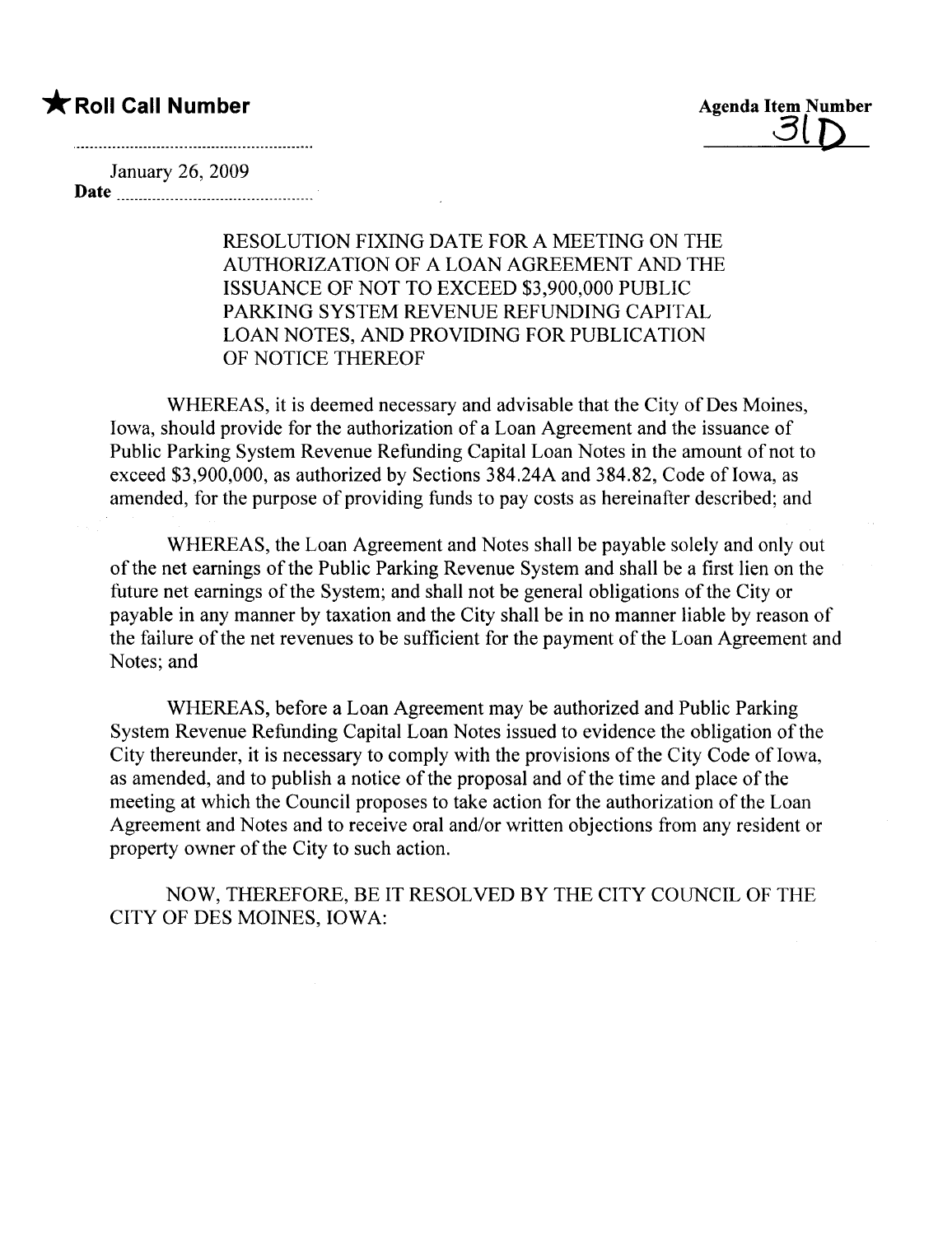## \* Roll Call Number Agenda Item Number

<u>31ì</u>

January 26,2009 Date

> Section 1. That this Council shall meet in the Council Chambers, City Hall, Des Moines, Iowa, at  $5:00$  o'clock P.M., on the 9<sup>7</sup>*M* day of *Exhibity* 2009, for the purpose of taking action on the matter of the authorization of a  $\log$ Agreement and the issuance of not to exceed \$3,900,000 Public Parking System Revenue Refunding Capital Loan Notes to evidence the obligations of the City thereunder, the proceeds of which wil be used to provide funds to pay the costs of refunding and refinancing of certain outstanding parking revenue obligations of the City of Des Moines, consisting of Public Parking System Revenue Bonds, Taxable Series 2000B, dated June 12,2000.

> Section 2. That the City Clerk is hereby directed to cause at least one publication to be made of a notice of the meeting, in a legal newspaper, printed wholly in the English language, published at least once weekly, and having general circulation in the City. The publication to be not less than four clear days nor more than twenty days before the date of the public meeting on the issuance of the Notes.

> Section 3. The notice of the proposed action shall be in substantially the following form: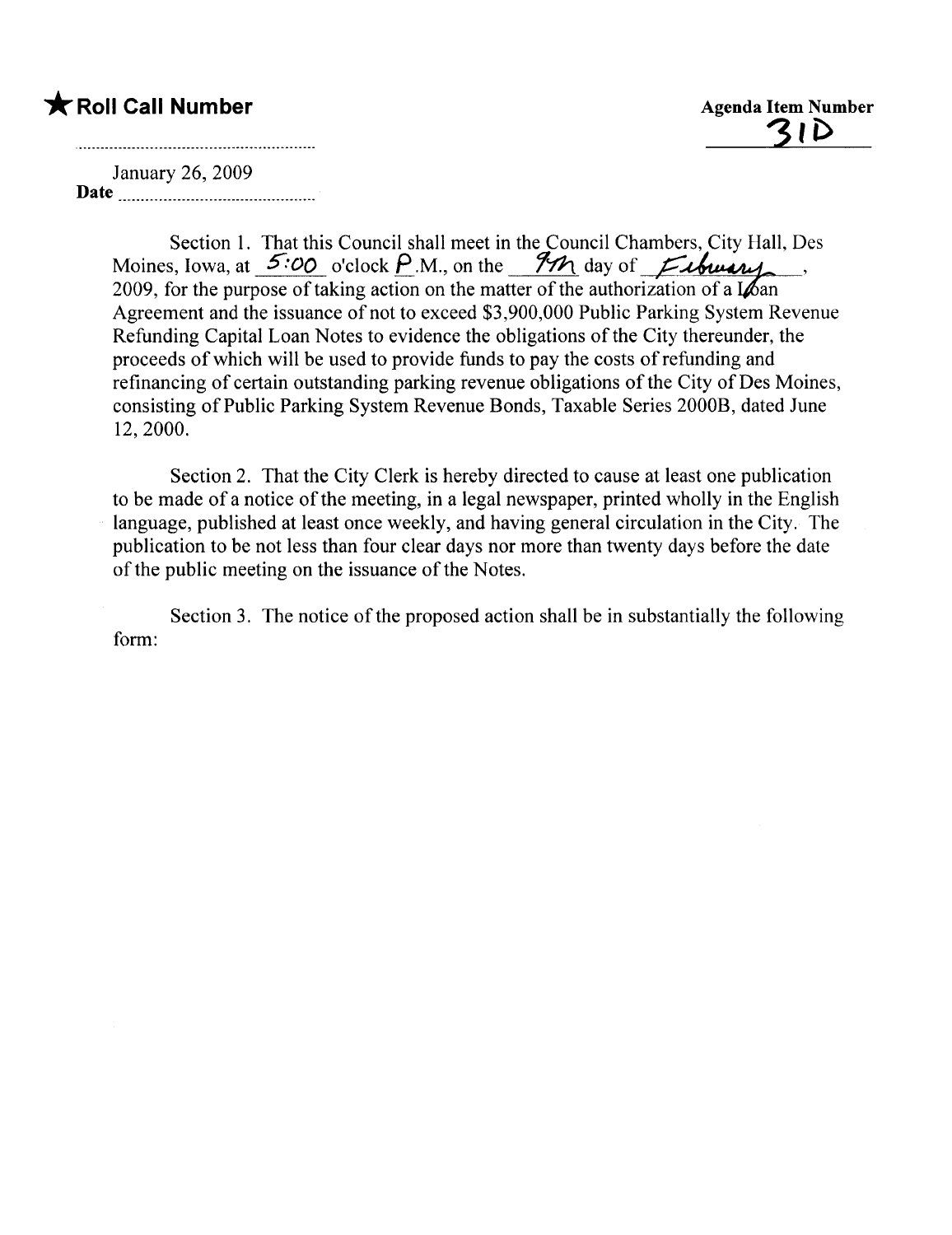## \* Roll Call Number Agenda Item Number

 $\overline{\mathcal{3}}$ 

January 26, 2009 Date

> NOTICE OF MEETING OF THE CITY COUNCIL OF THE CITY OF DES MOINES, IOWA, ON THE MATTER OF THE PROPOSED AUTHORIZATION OF A LOAN AGREEMENT AND THE ISSUANCE OF NOT TO EXCEED \$3,900,000 PUBLIC PARKING SYSTEM REVENUE REFUNDING CAPITAL LOAN NOTES, AND THE PUBLIC HEARING ON THE AUTHORIZATION AND ISSUANCE THEREOF

PUBLIC NOTICE is hereby given that the City Council of the City of Des Moines, Iowa, will hold a public hearing on the  $\frac{9}{4}$  day of *Extremis*, 2009, at  $5.00$  o'clock P.M., in the Council Chambers, City Hall, Des Moines Yowa, at which meeting the Council proposes to take additional action for the authorization of a Loan Agreement and the issuance of Public Parking System Revenue Refunding Capital Loan Notes, in order to provide funds to pay the costs of refunding and refinancing of certain outstanding parking revenue obligations of the City of Des Moines, consisting of Public Parking System Revenue Bonds, Taxable Series 2000B, dated June 12,2000. The Notes will not constitute general obligations or be payable in any manner by taxation, but will be payable from and secured by the net revenues of the Public Parking Revenue System.

At the above meeting the Council shall receive oral or written objections from any resident or property owner of the City to the above action. After all objections have been received and considered, the Council will at this meeting or at any adjournment thereof, take additional action for the authorization of a Loan Agreement and the issuance of Notes or will abandon the proposal to issue the Notes.

This Notice is given by order of the City Council of Des Moines, Iowa, as provided by Sections 384.24A and 384.83 of the City Code of Iowa, as amended.

Dated this day of , 2009.

City Clerk of Des Moines, Iowa

(End of Notice)

(Council Communication No.  $09 - 047$ )